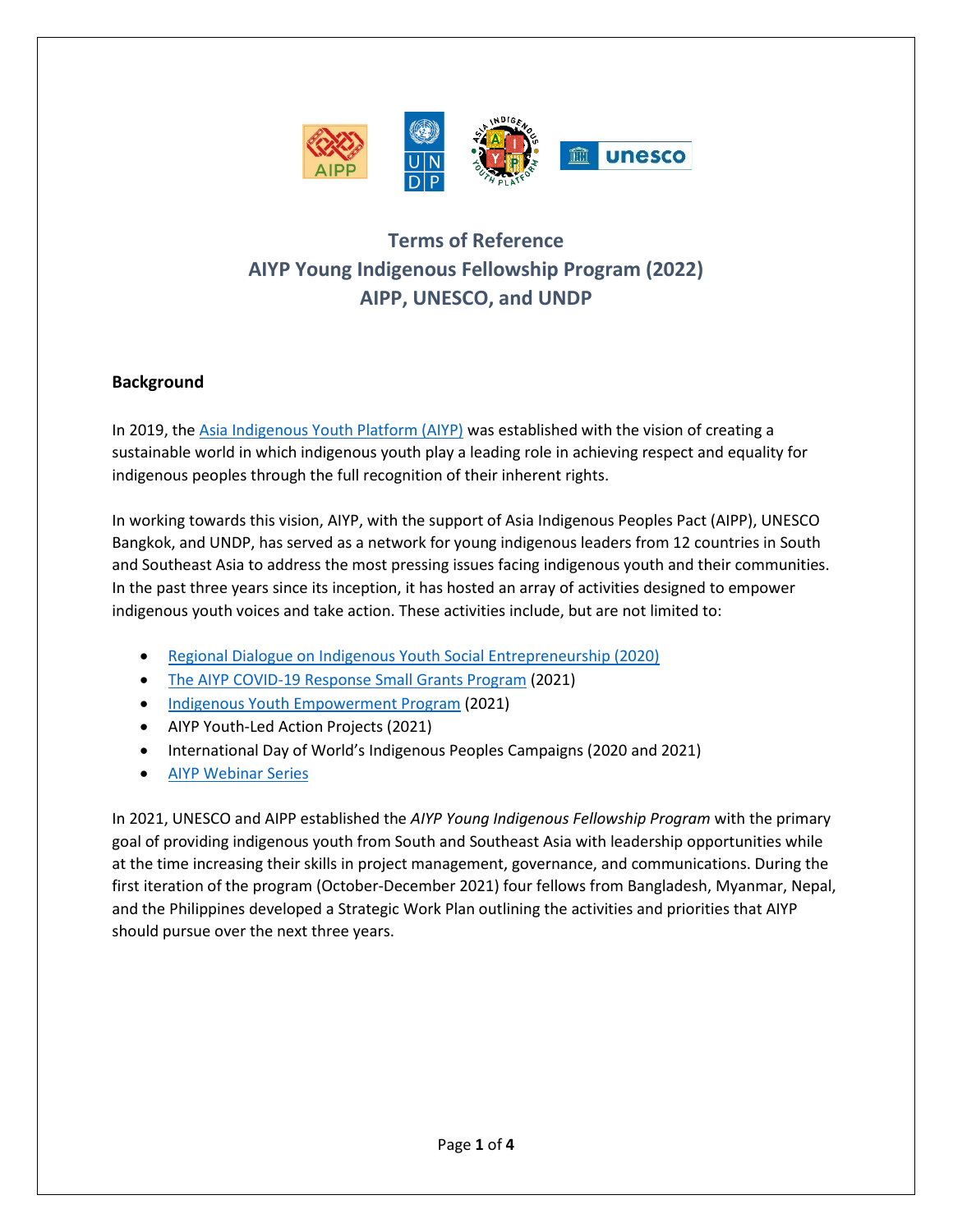## **Asia Indigenous Youth Fellowship Program (2022)**

This year, UNESCO, AIPP, and UNDP are seeking three young indigenous fellows from South and Southeast Asia to coordinate the Asia Indigenous Youth Platform (AIYP) and support ongoing projects aimed at empowering indigenous youth in the region. The three fellows will be expected to work remotely for a period of six months (June-December 2022) and will receive a stipend of 3,000 USD.

#### Responsibilities and Expectations:

The responsibilities of the three fellows selected will fall under two main areas:

- **Coordination of AIYP:** The AIYP Fellows will be expected to support the AIPP Executive Youth Council and the AIYP Coordinator with assessing the current governance, communications, and fundraising/partnerships strategies of AIYP, and develop strategies/recommendations for how to improve them in 2022 and beyond.
- **Projects Support:** The AIYP Fellows will be expected to support UNESCO and UNDP in the implementation of several projects funded by both agencies (namely the youth-led action projects, Youth Co:Lab, and YECAP).

More specifically, the three fellows selected will be expected to complete the following tasks:

- 1. **Conduct assessments on current communications, governance, and partnerships/networking strategies of AIYP.** Each fellow will be assigned to a different "thematic" area to research. They will be supported by the AIYP Coordinator and AIPP Executive Council Youth representative.
- 2. **Developing and implementing strategies for enhancing communications, governance, and partnerships/networking strategies of AIYP.** As a result of their research, each fellow will be expected to develop recommendations and strategies for strengthening AIYP's communications, governance, and partnerships/networking strategies in 2022 and beyond. They will also be expected to begin carrying out some of these strategies and recommendations. This work will be supported by the AIYP Coordinator and AIPP Executive Council Youth representative.
- 3. **Supporting Projects.** Depending on their strengths and areas of interest, each fellow will be asked to support UNESCO, UNDP, and AIPP with existing projects aimed at empowering indigenous youth. These projects include the Indigenous Youth-Led Action Projects, and YECAP.
- 4. **Organizing Consultations Meetings.** The fellows will be expected to work together to organize 2-3 consultation meetings with both AIYP and AIPP member organizations.
- 5. **Producing media advocacy campaign.** At the end of 2022, the fellows will be expected to work together to organize a media advocacy campaign showcasing the projects they worked during their assignments.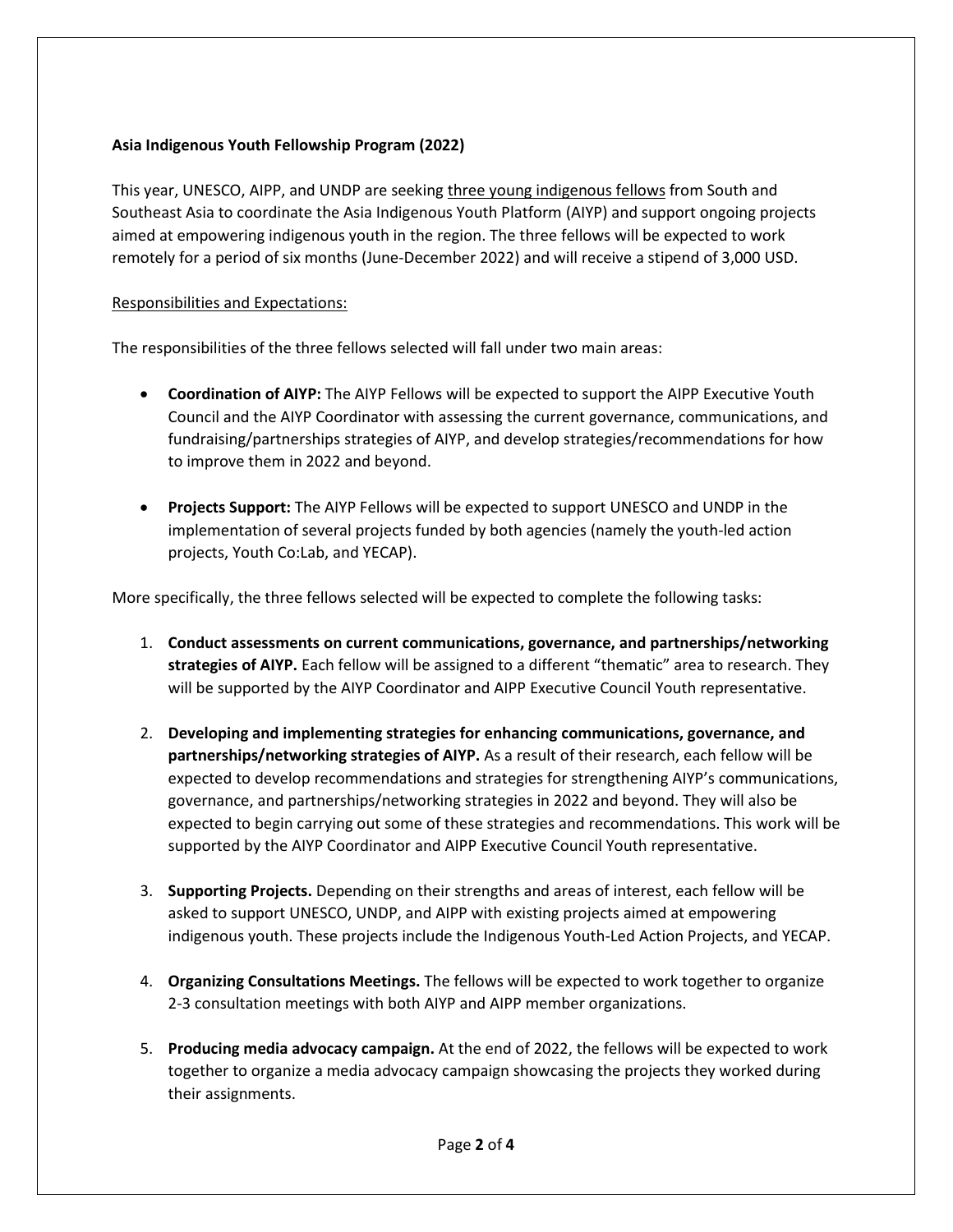## Deliverables:

In completing the abovementioned tasks, the fellows will be expected to submit the following deliverables over a period of six months:

| Deliverable    | Description                                                                                         | Due Date   |
|----------------|-----------------------------------------------------------------------------------------------------|------------|
| 1              | Final assessments of communications, governance, and<br>fundraising/partnerships strategies of AIYP | 01/08/2022 |
| $\overline{2}$ | Final strategies/proposals for communications, governance, and<br>fundraising/partnerships of AIYP  | 01/08/2022 |
| 3              | <b>AIYP Consultation Meeting Report</b>                                                             | 1/10/2022  |
| 4              | Projects Mid-Term Report                                                                            | 1/10/2022  |
| 5              | Communications campaign                                                                             | 15/12/2022 |
| 6              | <b>Final Projects Report</b>                                                                        | 15/12/2022 |

## Qualifications:

Candidates who meet the following qualifications will be strongly considered for the fellowship positions. Priority will be given to applicants who are members of AIYP member organizations:

| Fellow                     | Qualifications                                                                                                                                                                                                                                                                                                                                                                                                                                                                 |
|----------------------------|--------------------------------------------------------------------------------------------------------------------------------------------------------------------------------------------------------------------------------------------------------------------------------------------------------------------------------------------------------------------------------------------------------------------------------------------------------------------------------|
| Fellow #1 (Governance)     | Indigenous youth (21-30 years of age) from an AIYP member<br>country <sup>1</sup><br>Bachelor's degree in social sciences, political science, economics,<br>governance, humanities.<br>Fluency in English and at least one indigenous language.<br>At least 2 years coordinating or managing an active youth-led<br>organization<br>At least 2 years managing volunteers<br>At least 2 years with project management<br>Demonstrated passion for indigenous rights and issues. |
|                            | AIYP membership preferred (but not required).                                                                                                                                                                                                                                                                                                                                                                                                                                  |
|                            | Indigenous youth (22-30 years of age) from an AIYP member                                                                                                                                                                                                                                                                                                                                                                                                                      |
| Fellow #2 (Communications) | country                                                                                                                                                                                                                                                                                                                                                                                                                                                                        |

<span id="page-2-0"></span><sup>1</sup> AIYP Member Countries include Bangladesh, Cambodia, India, Indonesia, Laos, Malaysia, Myanmar, Nepal, Philippines, Thailand, Timor-Leste, and Viet Nam.